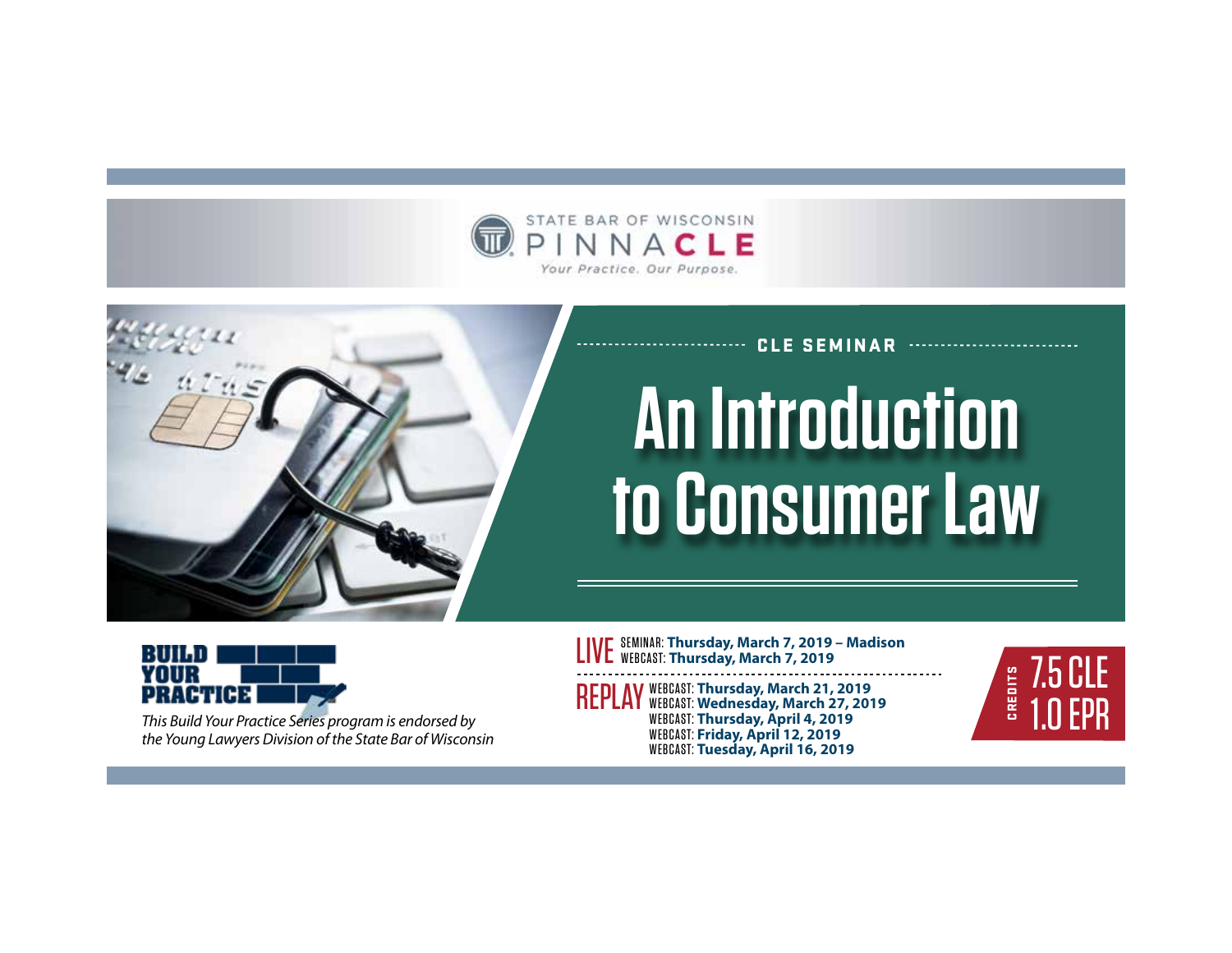# **An Introduction to Consumer Law**

## 7.5 CLE | 1 EPR

**LIVE SEMINAR:** 

March 7, 2019 | Madison **LIVE WEBCAST:** 

## March 7, 2019

#### **WEBCAST REPLAY:**

March 21, 2019 March 27, 2019 April 4, 2019 April 12, 2019 April 16, 2019

## A transaction-packed learning experience

Consumer law cases can involve a wide variety of issues, from deceptive marketing and selling to data collection practices. Help your clients navigate the world of buyer's rights and seller's liabilities.

*An Introduction to Consumer Law* provides a comprehensive overview of the essentials. Experienced practitioners discuss the ins and outs of:

- Using consumer protection laws to represent debtors
- Claims involving automobiles and homes
- Wisconsin auto repossessions
- Lemon law

Plus, take a practical look at what representing consumers means for your practice, including valuable resources, tools, and tips to save you time. **Register today!**

# Who should attend

- Consumer protection attorneys
- Creditor/debtor lawyers
- Civil litigators
- Business lawyers
- BICR (Bankruptcy, Insolvency, and Creditors' Rights) attorneys
- General practitioners
- Established attorneys new to consumer law
- $\bullet$  New attorneys seeking to establish a consumer law practice
- Experienced attorneys who want a refresher in consumer law

# How you'll benefit

- Discover practical information, resources, and tips for working with consumer claims
- Learn how to use consumer protection laws to represent debtors
- $\bullet$  Recognize claims involving automobiles and homes
- Understand new and used auto dealer liability as well as lemon laws
- Examine Wisconsin auto repossessions

# **Schedule**

### **8:00 am Registration**

- **8:30 am Turning a Shield into a Sword: Using Consumer Protection Laws to Represent Debtors in Lawsuits Against Creditors and Debt Collectors**
	- Types of claims you can bring
	- Damages available
	- Potential parties
	- Statutes of limitation
	- Litigating fee issues *Michael C. Lueder*

### **9:20 am Turning That Sword Back into a Shield: Defending Post-Judgment Collection Efforts**

- Lien claims
- $\bullet$  Garnishments
- "Prevailing party" and fee awards
- Recognizing when you should defend and when you should file a new suit *Joshua D. Christianson*

### **10:10 am Break**

- **10:25 am SCR 20:1.5 & Fee-Shifting Statutes: What is a "Reasonable" Fee in Consumer Protection Law?** *Briane F. Pagel, Jr.*
- **11:15 am Recognizing Claims Involving Cars and Homes**
	- Foreclosure defense, lender and mortgage servicer liability under RESPA, chapter 224, and common law

• Section 100.20 disputes: home improvement, vehicle repairs, and landlord-tenant issues *Zachary J. Kluck Mark Hinkston*

#### **11:55 am Lunch (on your own)**

#### **1:00 pm Panel Discussion**

- Fee arrangements & getting paid
- Areas of law it is helpful to be conversant in
- Dealing with judges that aren't familiar with the law
- **.** Forum selection: Federal or state or both *All faculty*

#### **2:00 pm Caveat Venditor: Auto Dealer Liability Arising from the Sale of New or Used Cars**

- Used and New under 218/100.18
- Lemon Law *Terry Polich*

### **2:50 pm Break**

#### **3:05 pm Auto Repossessions in Wisconsin**

- The Wisconsin Consumer Act's notice requirements
- Right to redeem vehicle
- Breach of the peace
- Other complimentary claims to bring under the WCA for wrongful repossession *Mike R. Godbe*
- **3:55 pm In Review Test Your Knowledge**  *Briane F. Pagel, Jr.*
- **4:25 pm Program Concludes**

*Following program start time, webcast replay schedule will vary slightly from above listed times.*

- -
	-
	-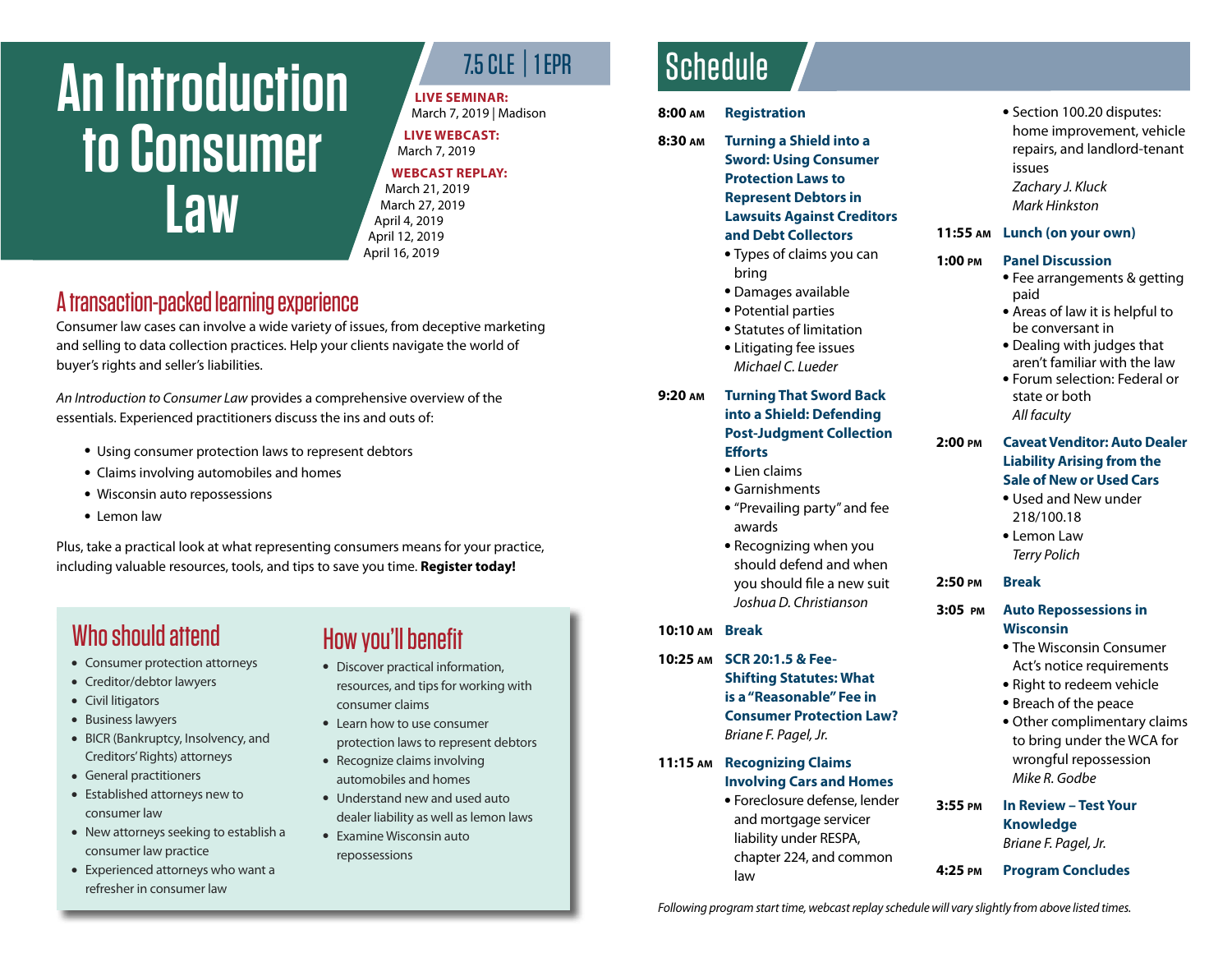# **Faculty Credits**

## Program Chair & Presenter

**Briane F. Pagel, Jr.** Lawton & Cates, S.C., Madison

## **Presenters**

**Joshua D. Christianson** Christianson & Freund, LLC, Eau Claire

**Mike R. Godbe** Hawks Quindel, S.C., Madison

#### **Mark Hinkston**

Knuteson, Hinkston & Quinn, S.C., Racine

**Zachary J. Kluck** Zerbst & Kluck, S.C., Madison

**Michael C. Lueder** Hansen Reynolds LLC, Milwaukee

**Terry Polich** Lawton & Cates, S.C., Madison

## Book Sale!

## Commercial and Consumer Transactions in Wisconsin

**Save 20%** on *Commercial and Consumer Transactions in Wisconsin!* Use promotional code **CA2878** when you order online or by calling (800) 728-7788.\* Plus, all seminar attendees receive a free two-week trial of the *Books UnBound*® version.\*

## This book delivers the goods

Keep pace with the ever-fluid world of business, including:

- Contracts Consumer rights and responsibilities
- 
- Collections Storage and shipment of goods
- Letters of credit Personal property leases
- Bulk transfers And more!

• Internet law

**Print Book: #AK0248; 784+ pp. 2nd ed.; 2015-16 (includes 2017-18 supplement) Member: \$149 \$119.20 | Nonmember: \$189 \$151.20**

*Books UnBound*® **Subscription: # AE0248 Member: \$159 \$127.20 | Nonmember: \$199 \$159.20** *used on purchase of full library. to purchase of individual Books UnBound title only and may not be* 

This program has been submitted to the Wisconsin Board of Bar Examiners for up to **7.5 CLE credits, including 1.0 Ethics and Professional Responsibility credit.**

The live seminar and live webcast on March 7, 2019 will also be submitted for Minnesota CLE credit.



Live Seminar

**Madison, State Bar Center**  5302 Eastpark Blvd., American Center, (608) 257-3838

#### Commercial and Commercial and<br>Consumer Transactions in Wisconsin **Attendees receive a FREE two-week trial of this** *Books UnBound* **title**

*\*Discount applies to both print and digital Books UnBound® editions of this title and cannot be applied to previous purchases. Offer valid as long as CLE credit is available for this program. For Books UnBound users, discount may be applied* 

## *Additional Learning Opportunities*

## The Nuts and Bolts of Collections and Creditors Rights – 2018

Find advice and insights on debt collection, including the fundamentals of the collections process and a creditor's rights in situations where the debtor is bankrupt. Cover the latest developments in state and federal law as well as important court decisions. **6 CLE**

*CLE OnDemand* **Seminar:** #CA2743D **Member:** \$249 | **Nonmember:** \$329

## Collecting Debts for Your Law Firm & for Third Parties – 2017

Learn to comply with state and federal consumer laws for collecting debts. Look at the risk of malpractice exposure if you're collecting on behalf of your firm. Hear the perspectives of a creditor, a consumer, and a malpractice claims attorney as you learn to collect a debt legally. **1.5 CLE**

*CLE OnDemand* **Seminar:** #CA2711D **Member:** \$109 | **Nonmember:** \$159

## Collections and Bankruptcy in Wisconsin

Loaded with information on collection remedies, negotiating agreements with creditors, and resolving bankruptcy proceedings. This book combines Wisconsinspecific analysis with federal elements while covering garnishments, replevin actions, marital property, bankruptcy alternatives, and much more.

**Print Book:** #AK0250; 311+ pp.; 2nd ed. 2015-16; **Member:** \$149 **| Nonmember:** \$189 *Books UnBound*® **Subscription:** #AE0250; **Member:** \$159 **| Nonmember:** \$199

## The Law of Damages in Wisconsin

Help your clients get what they deserve. This book discusses types of damages available in Wisconsin. It offers matter-of-fact guidance on practice and procedure. Plus, it's specially designed to help you research, analyze, and evaluate your cases. (Includes 2017-18 supplement)

**Print Book:** #AK0063; 1,422+ pp.; 7th ed. 2016-17; **Member:** \$219 **| Nonmember:** \$269 *Books UnBound*® **Subscription:** #AE0063; **Member:** \$159 **| Nonmember:** \$199

## Civil Litigation Forms Library

Access more than 200 online forms for motions, notices, summonses, affidavits, complaints, and more. All forms are easy-to-modify templates, follow statutory specifications, and ensure you include all required information.

**Online subscription:** # FB3000 **| Member:** \$129 **(**Available only to State Bar members) Discounts available on multi-user subscriptions

## Preparing for Your Deposition

Preparation is the key to success in depositions. Help your clients get some muchneeded practice and overcome communication jitters with help from this DVD. It has tips on proper dress code, demeanor, and answering questions.

**English Version DVD:** #ED0011; **Member:** \$115 | **Nonmember:** \$149 **Spanish Version DVD:** #ED0013; **Member:** \$115 | **Nonmember:** \$149